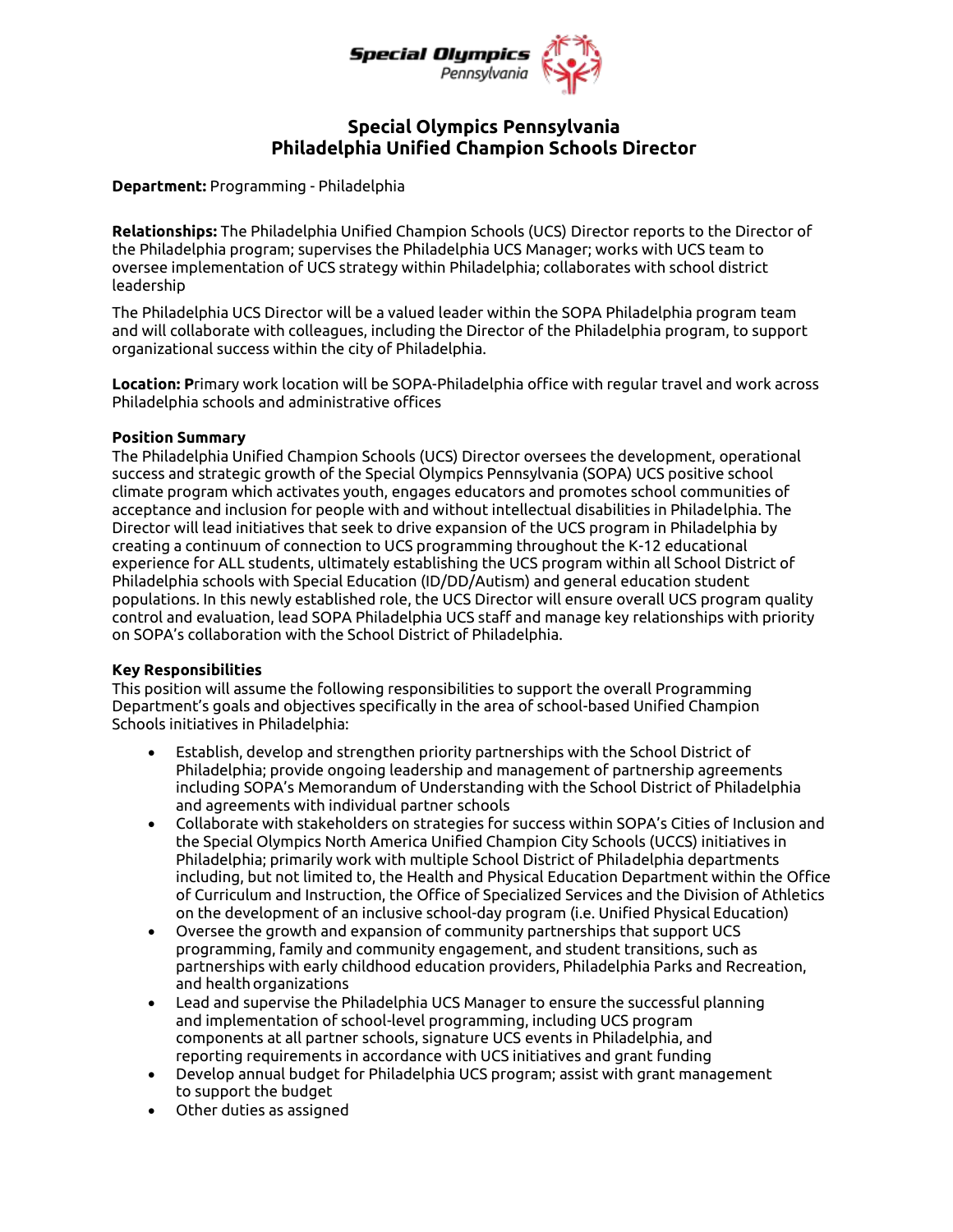

## **Qualifications**:

This is an extraordinary opportunity for an individual with team and program management experience to grow and further develop a proven program. Specific requirements include:

- $\bullet$  Five to seven years of experience required with three of those in a team management and/or supervisory role; successful experience motivating, leading, and engaging staff, teachers and students
- Demonstrated results in managing through complex systems and achieving goals through collaboration with strategic partners; experience working in or with a comprehensive school system; the ideal candidate has at least five years of experience working with the School District of Philadelphia
- Experience with strategic plan development and demonstrated success developing and evaluating program models; experience with curriculum development in inclusive health and physical education programming preferred
- Minimum of a BA with professional background in education and/or school and community programming
- Personal qualities of integrity, inclusivity and a commitment to and passion for the missionof Special Olympics PA
- Excellent presentation and communication skills, both verbal and written
- Strong computer skills, proficient in use of Microsoft Office software
- Must be fully vaccinated for COVID-19 (i.e., at least 2 weeks after last dose) and, if hired, present proof of vaccination by start date.

**Application Instructions:** Serious applicants should provide a cover letter, resume, and salary requirement.

**Deadline:** Applications received by **March 1, 2022** will receive priority. Applications will be accepted until the position is filled.

No phone calls will be accepted. Resumes sent for positions other than this posting will not receive a response. Communications from recruiters will not be acknowledged.

Special Olympics Pennsylvania is proud to be an equal opportunity employer. We do not discriminate on the basis of race, color, religion, sex, gender identity or expression, national origin, political affiliation, sexual orientation, marital status, disability, neurodiversity, age, parental status, socio-economic background, military service, or any other characteristic or status protected by applicable law.

We strive to create a workplace that reflects the communities we serve and where everyone feels empowered to bring their full, authentic selves and can do their best work.

## **ORGANIZATION DESCRIPTION**

Special Olympics Pennsylvania (SOPA) provides year-round training and competition in 21 Olympic-type sports to 16,000 children and adults with intellectual disabilities or closely related developmental disabilities. For 50 years, SOPA and its 54 local programs have used the power of sports to transform the lives of people with intellectual disabilities and unite everyone by fostering community and building a more acceptable and civil society. SOPA is much more than a sports organization. Through its Athlete Leadership Programs, athletes assume meaningful leadership roles, influence change within the Special Olympics movement and take on roles as Global Messengers (trained as public speakers for Special Olympics), athlete representatives, coaches, board members and more. SOPA also addresses major challenges facing its athletes including healthcare. The Healthy Athletes program offers athletes free health screenings in the form of eye, ear, dental and podiatry assessments. Athletes are also taught how to live active lifestyles, eat healthy and more. Additionally, SOPA strives to create a unified world by promoting inclusion, uniting communities, and changing attitudes. Through Unified Sports, SOPA brings together individuals with and without